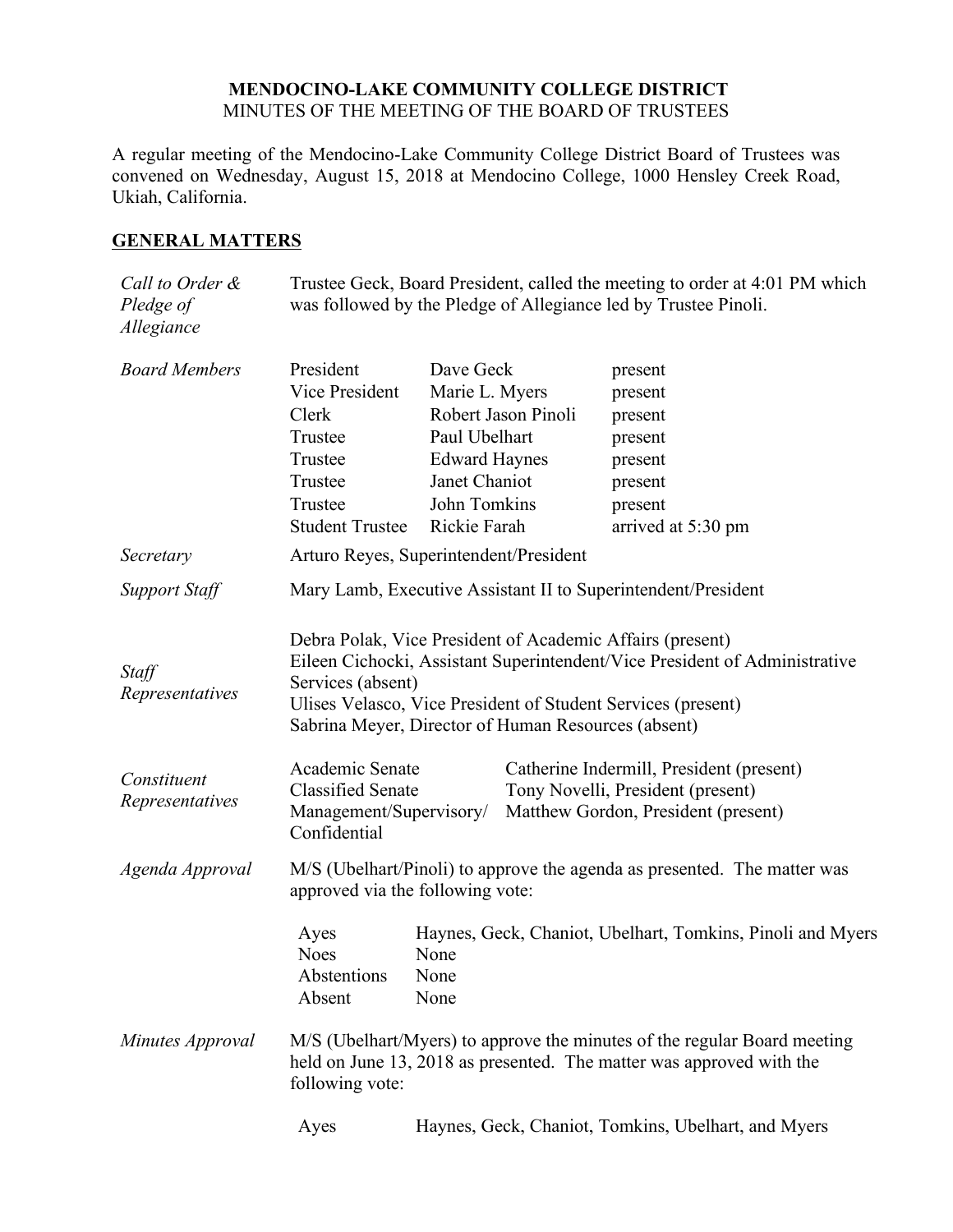| None   |
|--------|
| Pinoli |
| None   |
|        |

*Public Comments on Closed Session Items*

• There were no comments made by the public at this time.

#### **CLOSED SESSION**

The Board adjourned to Closed Session at 4:03 PM with Board President Geck stating items 2.1, 2.2, and 2.3 will be discussed in closed session.

#### **OPEN SESSION**

*Report of Action Taken in Closed Session*

The Board returned to open session at 5:30 with Board President Geck reporting no action taken in closed session.

- *Public Comments* Toni Fort, Classified Union President representing the classified staff members at Mendocino College addressed the board regarding negotiations currently under way for the Classified constituent group.
	- Patrick Hickey, SEIU 1031 Field Representative for Mendocino College also addressed the Board of Trustees regarding the current negotiations.
	- Phil Warf, President of the full-time faculty union (MCFT) addressed the Board of Trustees regarding the climate survey and the information to be shared.
	- Dr. Brian Ellison addressed the Board of Trustees regarding the FIELD Institute and the work they doing with Mendocino College and working with course offerings outside our service areas.

## **OATH OF OFFICE**

Newly elected Student Trustee Rickie Farah was administered the oath of office by Board President Geck. Upon completion of the oath, she assumed her duties as Student Trustee.

## **PRESIDENT AND ADMINISTRATION REPORT**

A written report was presented by Superintendent/President Reyes.

Positive comments were made by several board members regarding the content of the report.

Trustee Chaniot left the meeting at 6:07pm.

## **CONSENT AGENDA**

M/S (Pinoli/Myers) Board of Trustees does hereby approve the Consent Agenda as presented. The consent agenda was approved with the following vote:

| Ayes             | Haynes, Geck, Tomkins, Ubelhart, Pinoli and Myers |
|------------------|---------------------------------------------------|
| <b>Noes</b>      | <b>None</b>                                       |
| Abstentions None |                                                   |
| Absent           | <b>Chaniot</b>                                    |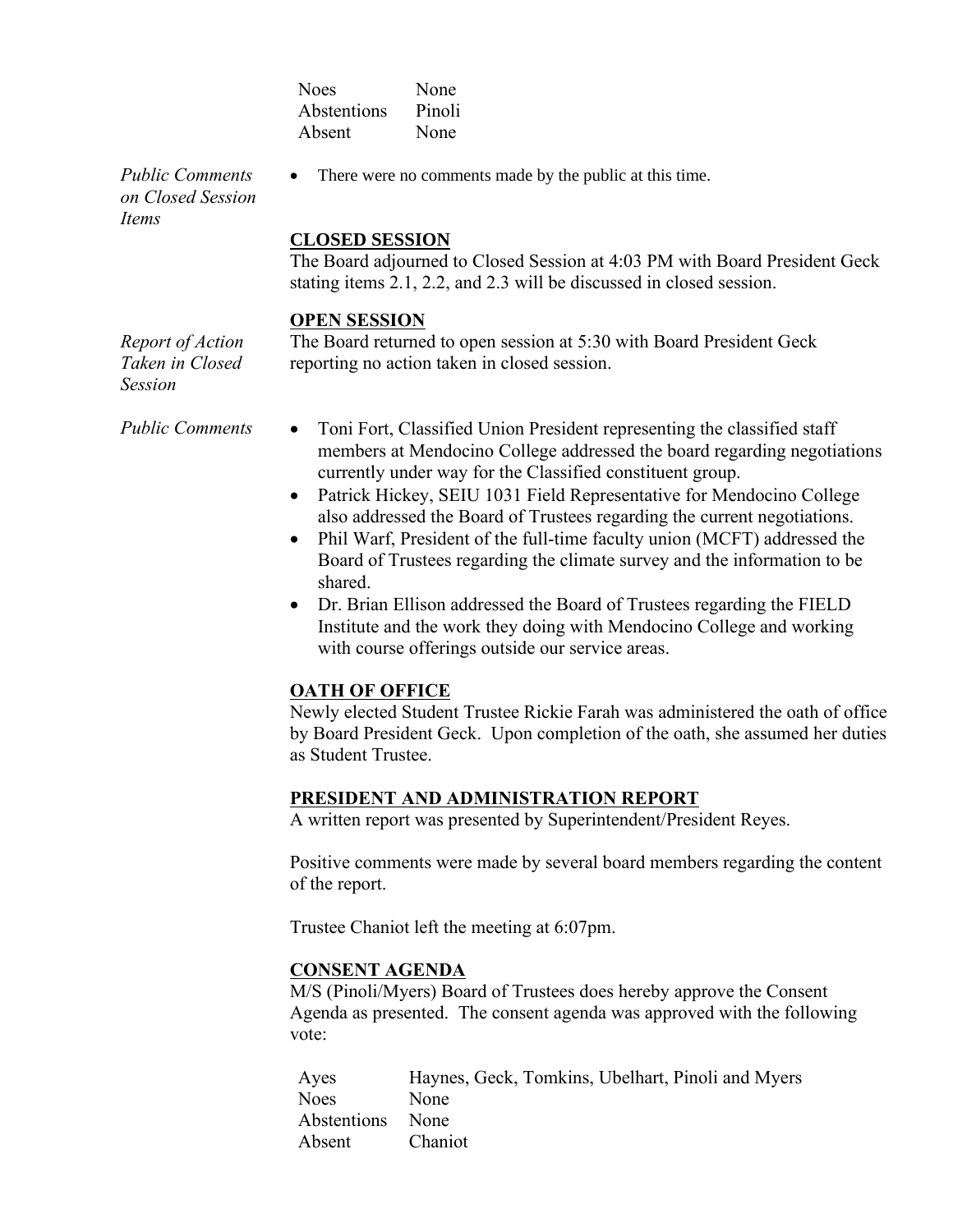Items with an asterisk \* were approved by one motion as the Consent Agenda.

# **Personnel**

| $Employment -$<br>Short-Term<br><b>Employees</b>                                                      | *RESOLVED, That the Mendocino-Lake Community College District Board of<br>Trustees does hereby ratify the employment of the short-term employees as<br>submitted and presented at the meeting pending receipt of all necessary<br>employment eligibility requirements.                                                                                                                            |  |
|-------------------------------------------------------------------------------------------------------|---------------------------------------------------------------------------------------------------------------------------------------------------------------------------------------------------------------------------------------------------------------------------------------------------------------------------------------------------------------------------------------------------|--|
| $Employment - Part-$<br>Time Faculty                                                                  | *RESOLVED, That the Mendocino-Lake Community College District Board of<br>Trustees does hereby approve employment of the Part-Time Faculty for the<br>Summer 2018 semester and the Fall 2018 semester as submitted and presented<br>at the meeting pending receipt of all necessary employment eligibility<br>requirements.                                                                       |  |
| <i>Volunteers</i>                                                                                     | *RESOLVED, That the Mendocino-Lake Community College District Board of<br>Trustees does hereby approve the list of volunteers as submitted and presented<br>at the meeting.                                                                                                                                                                                                                       |  |
| $Employment -$<br>Classified                                                                          | *RESOLVED, That the Mendocino-Lake Community College District Board of<br>Trustees does hereby employ Jessica Lancaster, Child Development Specialist,<br>effective August 10, 2018; Maria Zuniga, Day Custodian effective August 16,<br>2018 and Beatriz Sanchez, Human Resources Technician, effective August 20,<br>2018 pending receipt of all necessary employment eligibility requirements. |  |
| $Employment -$<br>Tenure Track<br>Faculty                                                             | *RESOLVED, That the Mendocino-Lake Community College District Board of<br>Trustees does hereby employ Fernando Calderon, Counselor/EOPS effective<br>August 13, 2018 pending receipt of all necessary employment eligibility<br>requirements.                                                                                                                                                     |  |
| $Reemployment -$<br>Temporary, Non-<br>Tenure Track,<br>Categorically<br>Funded, Full-Time<br>Faculty | *RESOLVED, That the Mendocino-Lake Community College District Board of<br>Trustees does hereby employ Shanti Adhikari as a temporary, non-tenure track,<br>categorically funded, full-time Nursing faculty effective August 17, 2018<br>through May 24, 2019 as presented.                                                                                                                        |  |
| Transfer/Promotion<br>/Reassignment-<br>Classified                                                    | *RESOLVED, That the Mendocino-Lake Community College District Board of<br>Trustees does hereby approve the transfer and promotion of Ben Kohler, EMS<br>Controls Specialist effective August 16, 2018 as presented.                                                                                                                                                                               |  |
| Resignation/Retire<br>$ment - Classified$                                                             | *RESOLVED, That the Mendocino-Lake Community College District Board of<br>Trustees does hereby ratify the resignation of Jacob Troester, Instructional<br>Assistant – Ceramics as presented.                                                                                                                                                                                                      |  |
| Resignation/Retire<br>$ment$ – Full Time<br>Faculty                                                   | *RESOLVED, That the Mendocino-Lake Community College District Board of<br>Trustees does hereby ratify the resignation of all employment of Tanja<br>Ramming, full-time faculty, CalWORKS Coordinator/Counselor as presented.                                                                                                                                                                      |  |
| Unpaid Leave of                                                                                       | *RESOLVED, That the Mendocino-Lake Community College District Board of                                                                                                                                                                                                                                                                                                                            |  |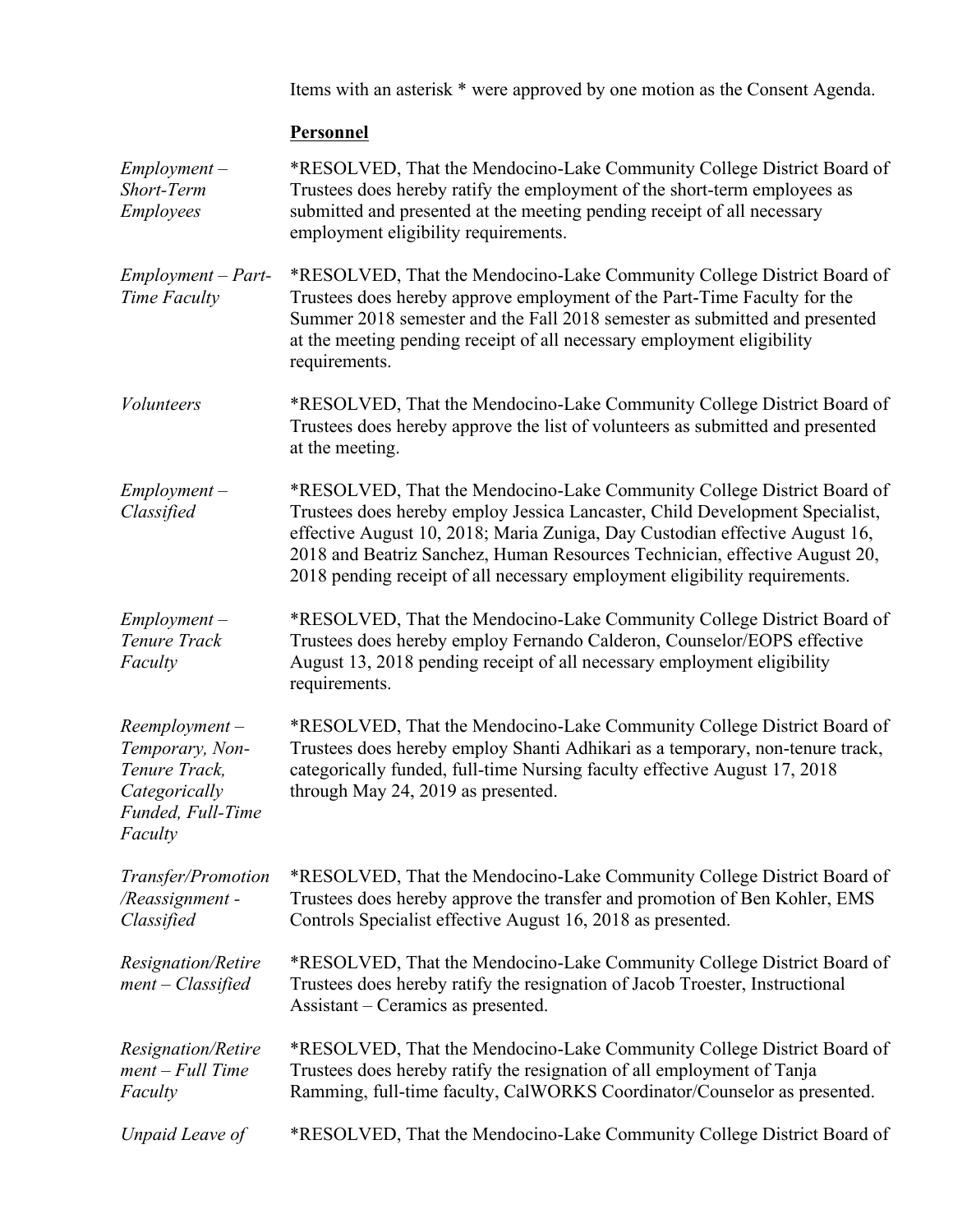| Absence – Full<br>Time Faculty                                                   | Trustees does hereby approve the unpaid leave of absence for Maria Cetto, full-<br>time faculty, Spanish, as presented.                                                                                                                                                                                            |  |  |  |  |
|----------------------------------------------------------------------------------|--------------------------------------------------------------------------------------------------------------------------------------------------------------------------------------------------------------------------------------------------------------------------------------------------------------------|--|--|--|--|
| $Employment -$<br>Temporary Full-<br>Time Faculty<br>Assignment                  | *RESOLVED, That the Mendocino-Lake Community College District Board of<br>Trustees does hereby approve the employment of Joseph Harrington,<br>temporary, full-time faculty, Spanish as presented.                                                                                                                 |  |  |  |  |
| Management/Super<br>visory/Confidential<br>Tentative<br>Agreement, 2018-<br>2019 | *RESOLVED, That the Mendocino-Lake Community College District Board of<br>Trustees does hereby ratify the 2018-2019 tentative agreement between the<br>Mendocino-Lake Community College District and the Mendocino College<br>Management/Supervisory/Confidential employees as presented.                          |  |  |  |  |
| Fiscal Report as of<br>June 30, 2018                                             | <b>Other Items</b><br>*RESOLVED, That the Mendocino-Lake Community College District Board of<br>Trustees does hereby accept the fiscal report as submitted.                                                                                                                                                        |  |  |  |  |
| Quarterly Fiscal<br><b>Status Report</b>                                         | *RESOLVED, That the Mendocino-Lake Community College District Board of<br>Trustees does hereby accept the quarterly fiscal status report as presented.                                                                                                                                                             |  |  |  |  |
| Donations                                                                        | *RESOLVED, That the Mendocino-Lake Community College District Board of<br>Trustees does hereby accept the donated items from Michel Bolter, Scott<br>Gherini and Mike Grady as presented.                                                                                                                          |  |  |  |  |
| Contracts and<br>$A$ greements $-$<br>Quarterly<br>Ratification                  | <b>ACTION ITEMS</b><br>After reviewing the information presented and discussion, the board took the<br>following action:<br>M/S (Pinoli/Ubelhart) that the Mendocino-Lake Community College District<br>Board of Trustees does hereby ratify the contracts and agreements as presented<br>with the following vote: |  |  |  |  |
|                                                                                  | Haynes, Geck, Tomkins, Ubelhart, Pinoli and Myers<br>Ayes<br><b>Noes</b><br>None<br>Abstentions<br>None<br>Absent<br>Chaniot                                                                                                                                                                                       |  |  |  |  |
| Establishment of<br>School                                                       | After reviewing the information presented and discussion, the board took the<br>following action:                                                                                                                                                                                                                  |  |  |  |  |
| Warrant/Pass<br>Through Fund $-$<br>Resolution 08-18-<br>01                      | M/S (Pinoli/Ubelhart) that the Mendocino-Lake Community College District<br>Board of Trustees does hereby adopt Resolution 08-18-01 to establish the<br>School Warrant/Pass Through Fund as presented with the following vote:                                                                                     |  |  |  |  |
|                                                                                  | Haynes, Geck, Tomkins, Ubelhart, Pinoli and Myers<br>Ayes<br>None<br><b>Noes</b><br>Abstentions<br>None<br>Chaniot<br>Absent                                                                                                                                                                                       |  |  |  |  |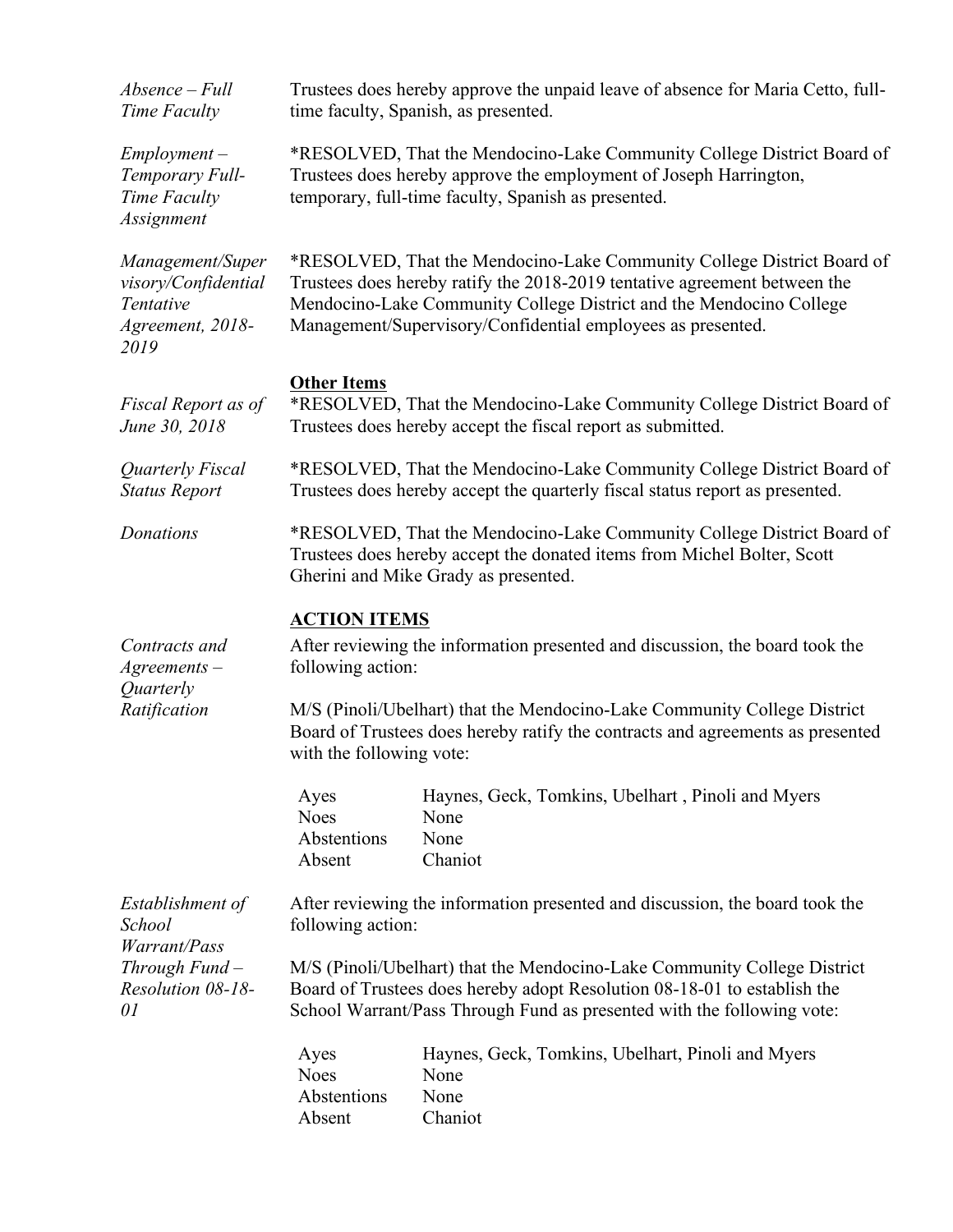| 2018-2019<br><b>Appropriation Limit</b><br>$-$ Resolution 08-18-<br>02             | After reviewing and discussing the information presented, the board took the<br>following action:                                                                                                                                                                                     |                                                                              |  |  |
|------------------------------------------------------------------------------------|---------------------------------------------------------------------------------------------------------------------------------------------------------------------------------------------------------------------------------------------------------------------------------------|------------------------------------------------------------------------------|--|--|
|                                                                                    | M/S (Tomkins/Ubelhart) that the Mendocino-Lake Community College District<br>Board of Trustees does hereby adopt resolution 08-18-02 and establish the<br>District's appropriation limit at \$31,233,117 as presented. The motion was<br>approved with the following vote:            |                                                                              |  |  |
|                                                                                    | Ayes<br><b>Noes</b><br>Abstentions<br>Absent                                                                                                                                                                                                                                          | Pinoli, Geck, Tomkins, Ubelhart, Haynes and Myers<br>None<br>None<br>Chaniot |  |  |
|                                                                                    | Trustee Chaniot returned to the meeting at 6:19 pm.                                                                                                                                                                                                                                   |                                                                              |  |  |
| <b>Board Policy</b><br>Revisions – Second<br>Reading                               | After reviewing the information presented and discussion, the board took the<br>following action:                                                                                                                                                                                     |                                                                              |  |  |
|                                                                                    | M/S (Myers/Ubelhart) that the Mendocino-Lake Community College District<br>Board of Trustees does hereby adopt the additions and/or revisions to Board<br>Policy 4030, Board Policy 4032, Board Policy 4035 and Board Policy 4100 as<br>presented with the following vote:            |                                                                              |  |  |
|                                                                                    | Ayes                                                                                                                                                                                                                                                                                  | Haynes, Chaniot, Geck, Tomkins, Ubelhart, Pinoli and<br><b>Myers</b>         |  |  |
|                                                                                    | <b>Noes</b>                                                                                                                                                                                                                                                                           | None                                                                         |  |  |
|                                                                                    | Abstentions<br>Absent                                                                                                                                                                                                                                                                 | None<br>None                                                                 |  |  |
| $Big$ Picture $-$<br>Campus Climate<br>and Student<br>Engagement<br><b>Surveys</b> | Dr. David B. Trites from Ruffalo Noel Levitz presented the board with<br>information from the Student Engagement and Campus Employee Climate<br>surveys completed in the spring 2018.                                                                                                 |                                                                              |  |  |
|                                                                                    | At Trustee Pinoli's suggestion, the board agreed to include a monthly agenda<br>item reflecting the current steps and improvements being made in the survey<br>areas as we move forward. It was also suggested the board conduct a workshop<br>at a future date regarding this topic. |                                                                              |  |  |
|                                                                                    | <b>INFORMATIONAL REPORTS</b>                                                                                                                                                                                                                                                          |                                                                              |  |  |
| Mendocino College<br>Foundation, Inc.                                              | An oral report was shared by Katie Fairbairn, Executive Director of the<br>Mendocino College Foundation, Inc. as information.                                                                                                                                                         |                                                                              |  |  |
| Constituents Group<br>Reports                                                      | <b>Academic Senate</b><br>A written report was submitted by Academic Senate President Catherine<br>Indermill.                                                                                                                                                                         |                                                                              |  |  |
|                                                                                    | <b>Classified Senate</b><br>A written report was submitted by Classified Senate President Tony Novelli.                                                                                                                                                                               |                                                                              |  |  |